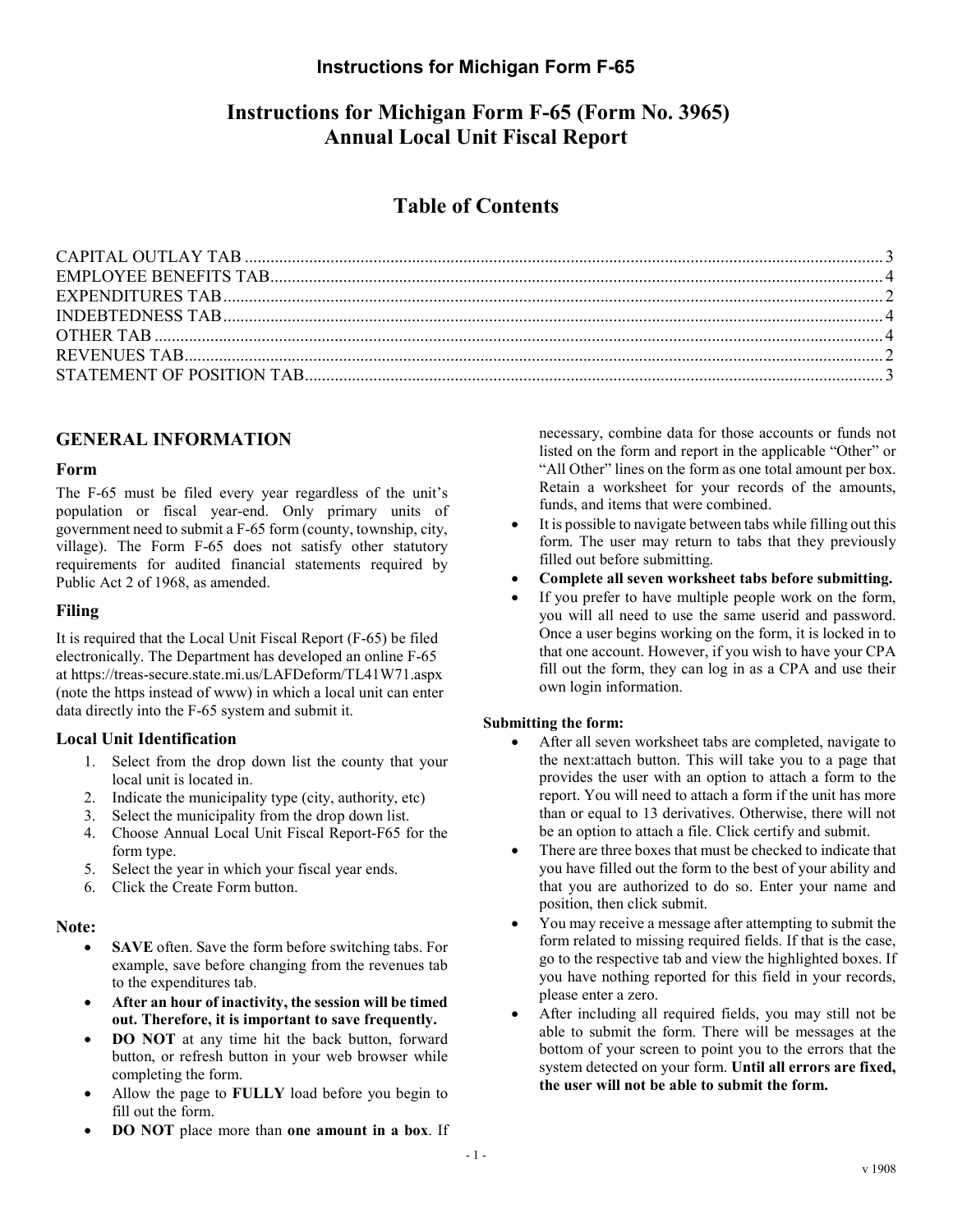### Post submission:

- Once submitted, a message will appear saying that the submission was successful. This can be taken as your confirmation that no further information is necessary.
- The user may print the form when completed. The file will be saved as a PDF and can be printed as such.
- If, after completing the form, you determine that there are errors it is possible to resubmit the form. Send an email to the LAFD audits@michigan.gov explaining your request.

### Due Date

The Local Unit Fiscal Report (Form F-65) is due within six months after your fiscal year-end.

The unit of local government's chief administrative officer may request an extension of the filing deadline. The request must be submitted in writing and clearly state the reasons for the extension. The Department of Treasury (Department) may grant the request for reasonable cause. Before the extension is granted, the Department will require the local unit to send unadjusted trial balance reports in a form and manner as prescribed by the Department, to be posted to the Department's Web site. Failure to file or failure to file timely may result in the temporary withholding of revenue sharing under Public Act (PA) 140 of 1971.

## Chart of Accounts

The form has been designed to be compatible with the Uniform Chart of Accounts under which all units should currently be maintaining their records. These instructions do not supersede the Uniform Chart of Accounts. Use the account numbers from the Uniform Chart of Accounts to fill out all the accounts on every tab in this form. The chart can be accessed at the following link:

http://www.michigan.gov/treasury/0,4679,7-121-1751\_2194- 171570--,00.html

## Source of Information and Reporting Period

Form F-65 must report the financial activity of your governmental unit (including component units) except for some elements of agency funds and trust funds. Discretely reported funds shall be reported on the Form F-65 in the appropriate column.

Report on a twelve-month fiscal year even if your fiscal year has changed. For example, if you changed from a March to a June year-end, you would have filed your last Form F-65 for the year ended March 20X1 and you will file your current Form F-65 for the 12-month period ended June 20X2. The activities of the three months of April, May, and June of 20X1 will not be covered on either Form F-65.

You must use the audited numbers unless you are a biennial filer. You must reflect fund financial data and not government-wide statements. If you are not being audited for the current year, you still are required to file.

### Agency Funds and Trust Funds

Exclude the following from this report:

Assets, liabilities, equity, revenues and expenditures for all agency and trust funds (e.g., employees' retirement system, deferred compensation plans). However, the Employee Benefits tab may require some of this information.

## REVENUES TAB

### Tax Revenues

Taxes may be accounted for in the General fund, special revenue fund type and sometimes debt service fund types.

Under the Revenues tab line, "Property Tax (includes delinquent taxes, penalties, interest, fees, and community-wide special assessments)." Report as "property tax revenue" only property tax collections for your local government purposes including agencies and departments of your unit.

Report the following on line "Property Tax (includes delinquent taxes, penalties, interest, fees, and community-wide special assessments)":

- Delinquent taxes, penalties, interest and fees
- An extra voted levy for a specific purpose such as fire, ambulance, parks, etc.
- Penalties/Interest and fees:
	- Penalties/Interest and fees on tax collections
	- Property tax administration fees
	- **Collection fees**
	- **County expense of sale**

### Other Revenue

Miscellaneous/Other Revenue. Report any significant transactions that are both unusual in nature and infrequent in occurrence.

#### Other Financing Sources

Transfers In. Record any transfers from other funds on this line. The total of all transfers to other funds should equal the total of all transfers in from other funds. Please note any exceptions in a footnote. A memorandum field may be found at the bottom of the Indebtedness tab.

### EXPENDITURES TAB

#### General Government

Legislative (Council, Board, Commission). Record all activities that fall between activity numbers 100 through 128. This will include all recorded expenditures for the governing body in the performance of its duties.

Clerk. For the combined office of city clerk/treasurer, it is preferred that separate activity cost classifications be maintained for the functions and expenditures of clerk and treasurer with salary and other costs, as applicable, prorated between the two functions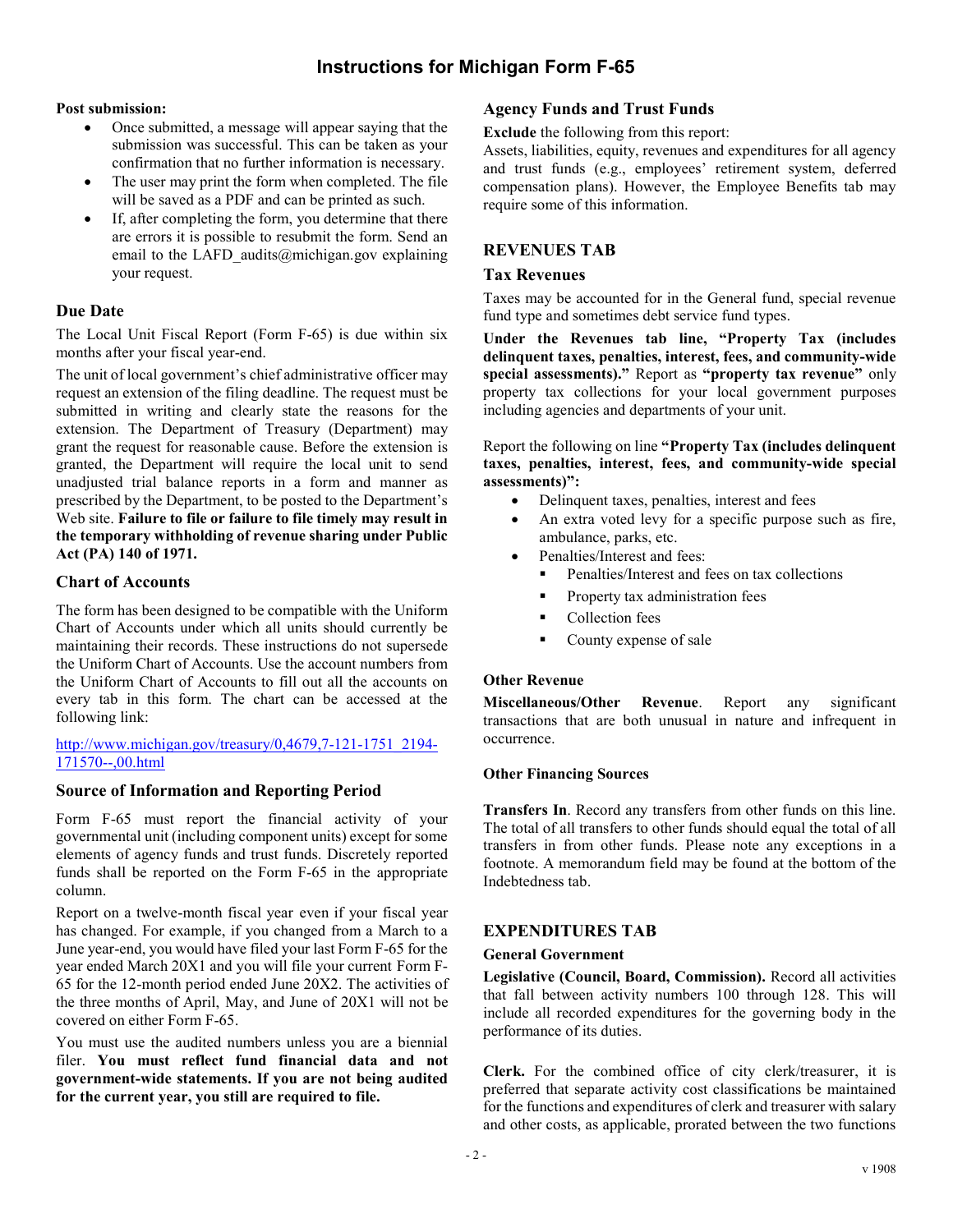(activities). However, if your unit has not maintained separate cost classifications and you are unable to prorate the cost between the separate functions of the clerk/treasurer, report the combined cost of the clerk/treasurer as "clerk's office" expenditure on this line.

Assessing Equalization. Record the activities for the assessor (257), property description department (243-246), and board of review (247). Also include activity for the equalization department on this line.

### Public Safety

All Other Public Safety Activities. Record all other activities such as civil defense (426), and animal shelter/dog warden (430) that fall between activity numbers 300 to 439 in the Uniform Chart of Accounts.

All Other Health & Welfare. Include mosquito control (620), state institution (650), and all other activities not noted above per each line.

Community Planning and Zoning. Record all activity related to the planning department and zoning board (701-702, 710, 712,713). The chart of accounts shows planning and zoning as part of community and economic development function where as in the past it was shown as part of the general government.

### **Other**

Miscellaneous. Include fringes, benefits, FICA, and insurances which are not recorded elsewhere (955).

Capital Outlay. Report capital outlay as an activity on this line in accordance with the Uniform Chart of Accounts issued by the Department (901-904).

Utility Reporting (Electric, Water, Sewer, etc.) and all other Proprietary Funds record depreciation instead of capital outlay.

Debt Service. Report the amount paid for principal and interest on this line (906-929) for governmental funds and interest only for Proprietary type funds.

#### Other Financing Uses

Transfers (Out). The total of all transfers to other funds must equal the total of all transfers from other funds. Please note any exceptions in a footnote.

Residual equity transfers should be reported as part of transfers in and transfers (out). There is no other area on the form to report them. Therefore, explain in the notes if this applies to your unit of government.

Agency funds are not reported on the Form F-65. Transfers from agency funds to other operating funds are not classified and reported as "transfers from other funds." Report and classify as the appropriate revenue in the receiving fund in compliance with generally accepted accounting principles. For example, report tax collection transfers from the Tax Collection Fund as tax revenue in the receiving fund (General Fund, Debt Service Fund, etc.), interest earned from investments as interest, etc. Also, classify transfers from permanent trust funds as a contribution, donation, or the applicable classification for that specific transaction.

Extraordinary/Special Items. Report any significant transactions that are both unusual in nature and infrequent in occurrence that has been paid out.

## CAPITAL OUTLAY TAB

In reporting disbursements for capital outlay, report only the amounts actually expended or incurred for this purpose during your fiscal year including construction in progress.

Note: These disbursements are classified and reported as increases to capital assets in the unit of government's accounting records and audit report.

## STATEMENT OF POSITION TAB

Report the final adjusted balances of assets, liabilities, and fund equities in accordance with your unit's audited financial statements (or year-end trial balance if your unit is not subject to an audit requirement). The total amount calculated for assets must equal the total amount calculated for liabilities and fund balance/net position.

### Assets, Deferred Outflows of Resources

Due From Other Funds. The total entered for amounts "Due From Other Funds" line should equal the total entered for amounts "Due To Other Funds" line. Note any exceptions in a footnote.

Note: Since the form does not include fiduciary fund types, the "due to" and "due from" other funds may not equal.

### Liabilities

#### Current Liabilities

Due to Other Funds. The total entered for amounts "Due to Other Funds" line should equal the total entered for amounts "Due From Other Funds" line. Note any exceptions in a footnote.

Note: Since the form does not include fiduciary fund types, the "due to" and "due from" other funds may not equal.

All Other Accounts Payable & Current Liabilities. It should include all other current liability amounts not specifically identified in account numbers 200-299.

### Fund Balance/Net Position

(Net) Investment in Capital Assets. This line (account 391) is used to record the net equity in capital assets, net of related debt.

Non-spendable. This line is only used in governmental funds to designate amounts (accounts 370-374) which are not available for spending, or are legally or contractually required to be maintained intact. Examples of resources not available for spending include prepaid expenses, inventory and long-term advances to other funds. A permanent fund's principal balance (corpus) is an example of resources that would not be available for spending due to legal or contractual requirements.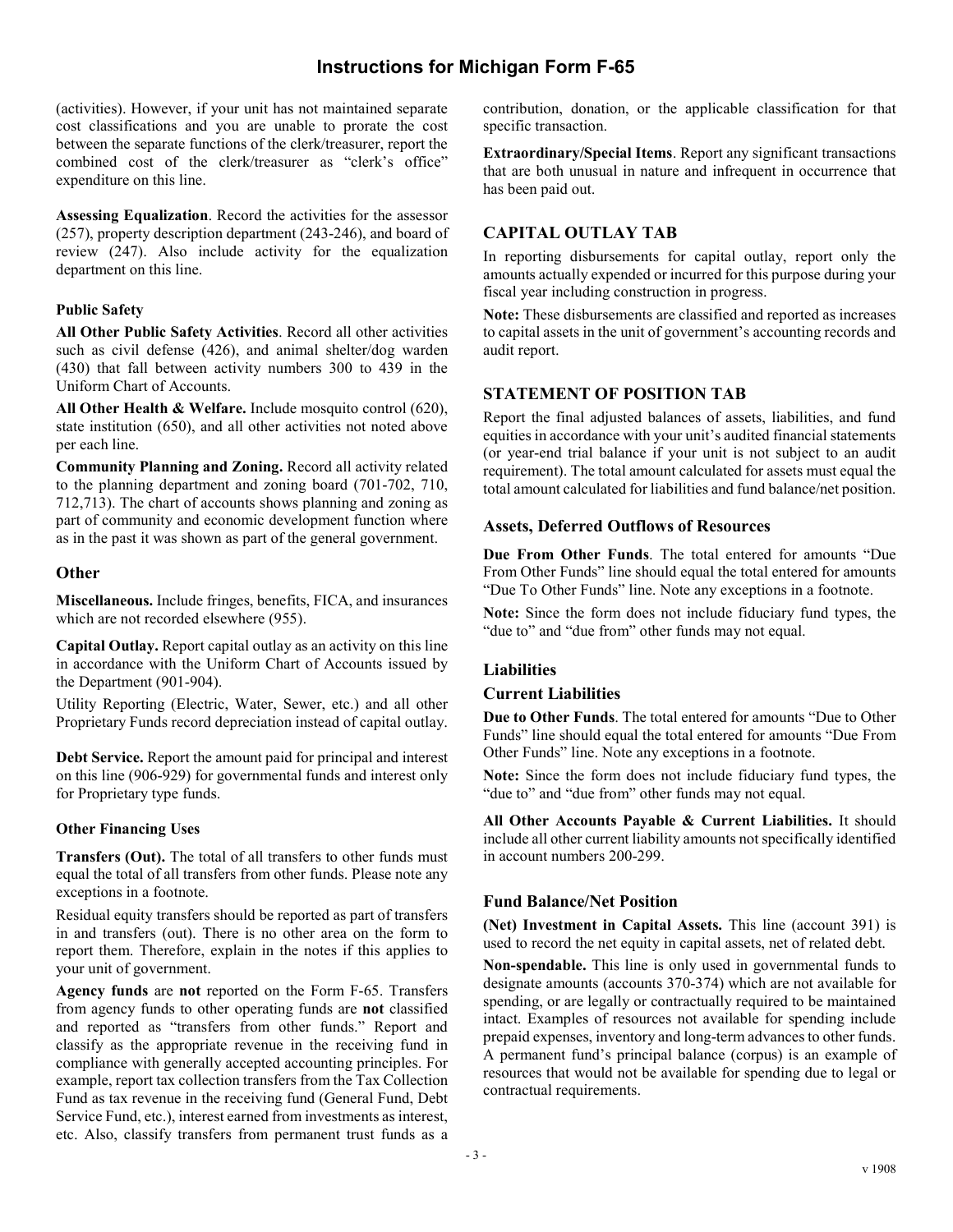Restricted. This line is used to record restricted fund balance (accounts 376-379) amounts for governmental funds designated which are restricted for specific purposes either:

- a. Externally imposed by creditors, grantors, contributors, or laws or regulations of other governments; or
- b. Imposed by law constitutionally or by enabling legislation.

For proprietary funds, record the restricted net position (account 392-398) of the fund with constraints placed on their use by external parties, constitutional provisions and enabling legislation.

Committed. This line (accounts 380-384) is only used in governmental funds to designate amounts which the highest level of authority within the government has taken formal action to place constraints on the use of resources for a specific purpose.

Assigned. This line (accounts 385-389) is used in governmental funds to segregate a portion of fund balance which has been constrained by the government's intent to use the designated resources for a specific purpose, but are not designated as unspendable and have not met the requirements of being restricted or committed fund balance. The governing body can express its intent to assign a portion of its fund balance or it can delegate the authority to a body within the government, such as a budget or finance committee, or an official within the government.

Unassigned/Unrestricted. This line (account 390, 399) is used to account for the residual fund balance in the General fund. The General fund is the only fund which should report a positive unassigned fund balance. Other governmental funds will report deficit balances as a negative balance in the unassigned fund balance classification. For proprietary funds, use this line to record amounts of net position that is not restricted or invested in capital assets.

## Other Balance Sheet Information

Governmental Capital Assets (Net). This is the amount of capital assets less depreciation. This amount may be found in the footnotes to the audited financial statements (or in a nonaudit year – on the capital asset listing).

Governmental Long-Term Debt. This is the total year-end amount of all long-term liabilities including, but not limited to, both long-term debt (such as bonds, notes, and loans) and all other long-term liabilities (such as compensated absences, leases payable, and claims and judgments). Only pension and OPEB liabilities are excluded. For these purposes, this amount also includes both the amounts due in more than one year and the current portion due within one year. Only governmental activities are included; business-type activities and discretely presented component units are excluded.

### OTHER TAB

### Personnel Statistics

Combined Public Safety Personnel. This is the number of employees who work for both the police and fire department.

This is not the sum of police personnel and fire personnel.

Total Wage and Salary Costs. Be sure to enter your government's total salaries and wages. Include all compensation (salaries, per diems, etc.) paid from any fund. Any compensation paid to elected or appointed officials (board members, special boards or commissions, board of review, election workers, etc.) is considered employee compensation and should be reported here. In general, these should be the same amounts reported on Federal forms W-3. Do not include payments to independent contractors or other units of government (such as for police and fire contracts).

### Other Information: Derivatives

An accurate schedule reporting both non-pension fund and pension fund derivative investments at fiscal year-end is statutorily required. A summary of the cost and market value of these investments in aggregate and an itemized list by issuer is required for both non-pension and pension funds. For purposes of this section, "pension" includes a public employee healthcare fund as defined in the Public Employee Health Care Investment Act, PA 149 of 1999, MCL 38.1211 to 38.1216. It also includes any other pension plan for which the local unit manages the investments (either directly or through an appointed pension board). Investments of defined contribution plans and deferred compensation plans that are chosen by the employee participating in the plan are excluded.

## INDEBTEDNESS TAB

## Long-Term Debt

Report all bonds, mortgages, etc., with an original term of more than one year including revenue bonds, special assessment bonds, and general obligations. Include debt refunded as well.

Public Debt for Privately Owned Housing, Industrial, or Business Purposes. Include all public debt for direct funding of private sector activities such as industrial and commercial development, pollution control of private facilities, housing and mortgage loans, private hospital construction, private sports stadiums, convention centers, shopping malls, economic revitalization, and other private projects.

All Other Debt. Record all other debt instruments with an original term of more than one year.

### EMPLOYEE BENEFITS TAB

## Pension and Other Postemployment Benefit (OPEB) Funds-Retirement Plan Information

- 1. This is a dynamic tab. More fields will display if it is indicated that the local unit has retirement system(s) and/or OPEB plan(s).
- 2. Enter all pension and/or OPEB plans that are partially or completely funded by the local unit.
- 3. Check the box next to who administers the plan (insurance company, MERS, etc). There may be multiple boxes checked.